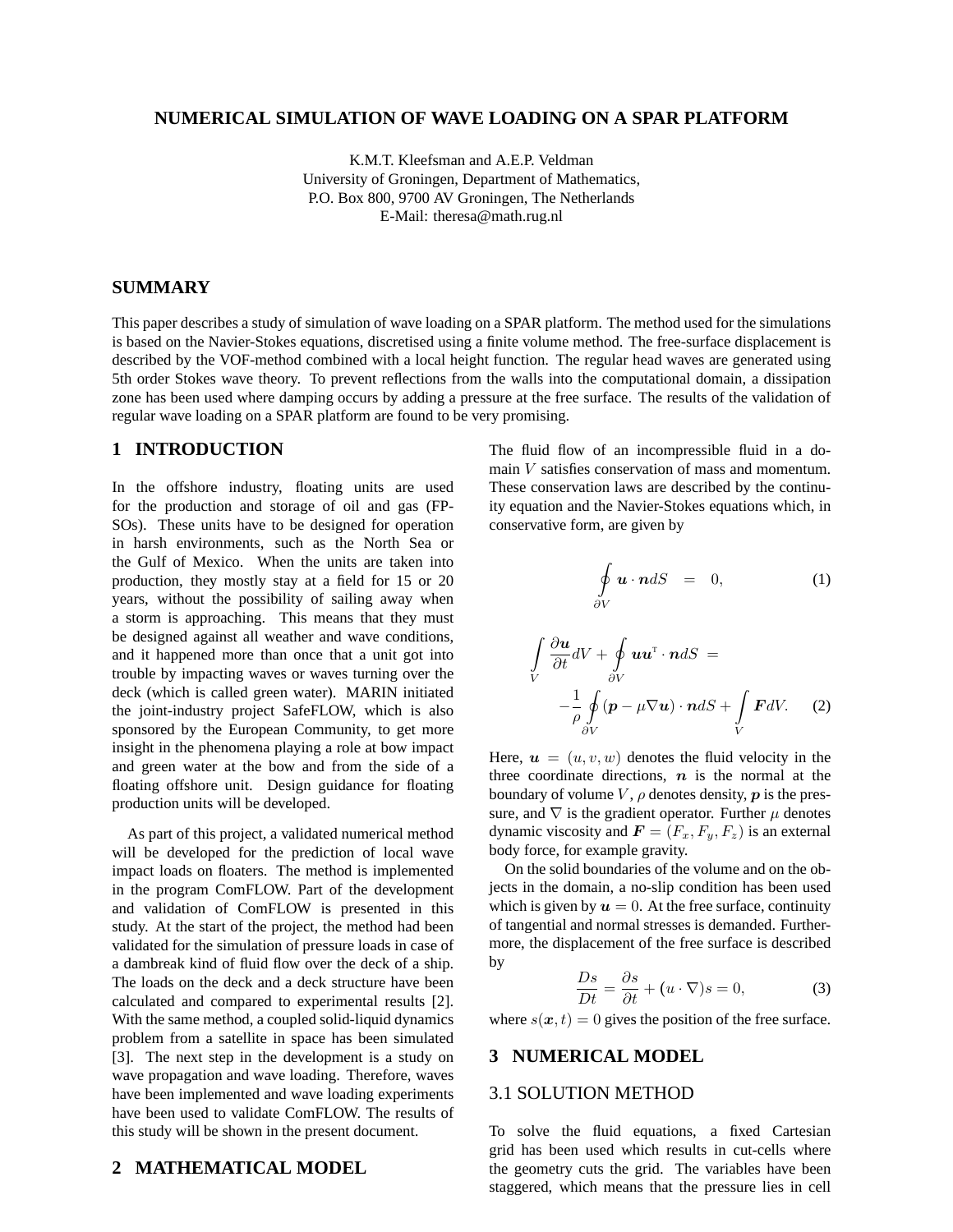centers, whereas the velocities are placed on the cell faces. Geometry apertures have been introduced to distinguish between solid cells ( $F<sup>b</sup> = 0$ ), cells partly open to fluid  $(0 < F<sup>b</sup> < 1)$  and cells completely open to fluid  $(F^b = 1)$ . For the cell faces, similar apertures are used to define which part of the cell faces is open to fluid and which part is not. For the construction of the free surface, a Volume Of Fluid (VOF) function is used which has values  $0 \leq F^s \leq F^b$ , where  $F^s = 0$  means that no fluid is in the cell and  $F^s = F^b$  that the cell is completely filled with fluid.

The continuity equation and the Navier-Stokes equations as given in Equation 1 and 2 are discretised in space using a finite volume discretisation. As an example, the discretisation of the continuity equation will be explained in two dimensions. In Figure 1 the control



Figure 1: Control volume for the continuity equation

volume of the continuity equation where conservation of mass is demanded has been shown. Conservation of mass in this control volume means that the total flux through its faces equals zero:

$$
u_e A_e^x \delta y + v_n A_n^y \delta x - u_w A_w^x \delta y - v_s A_s^y \delta x + 0 \cdot l = 0
$$
 (4)

Here,  $A^x$ ,  $A^y$  and  $A^z$  are the edge apertures in x, y and  $z$  direction respectively as shown in the right of Figure 1. The discretisation of the Navier-Stokes equations can be done in the same manner. Details about this discretisation can be found in [3].

The Forward Euler method has been adopted for the time discretisation. After both time and space discretisation has been accomplished, the numerical equations result in

$$
M u_h^{n+1} = 0,\t\t(5)
$$

$$
\Omega \frac{\boldsymbol{u}_h^{n+1} - \boldsymbol{u}_h^n}{\delta t} + C(\boldsymbol{u}_h^n) \boldsymbol{u}_h^n =
$$
  

$$
-\frac{1}{\rho} (M^{\mathrm{T}} \boldsymbol{p}_h^{n+1} - \mu D \boldsymbol{u}_h^n) + \boldsymbol{F}_h^n. \tag{6}
$$

Here, the time level is denoted by the superscript  $n$ , and  $M$ ,  $\Omega$ ,  $C$  and  $D$  are coefficient matrices resulting from the spatial discretisation. The continuity equation is discretised on a new time level to ensure that the velocity field is divergence free at that time level.

To solve these equations, the terms of Equation 6 are rearranged such that they can be substituted in Equation

5, which results in a Poisson equation for the pressure. This equation is solved using the Successive Overrelaxation (SOR) method where the optimal relaxation parameter is determined during the iterations [1]. After the pressure field has been solved, the velocities at the new time level can be calculated using the pressure gradient.

The free surface is reconstructed using a piecewiseconstant reconstruction technique, after which it is displaced using a donor-acceptor method based on the VOF method developed by Hirt and Nichols [5]. The original method is slightly modified to prevent the flotsam and jetsam the original VOF method suffers from.

#### 3.2 IMPLEMENTATION OF WAVES

For simulation of green water on the deck of a ship or wave impact on the ship's bow, the implementation of waves is necessary. Therefore, an inflow boundary has been placed at the negative  $x$ -axis where the wave is coming into the domain, and at the opposite wall some kind of anti-reflection condition has to be implemented.

On the inflow boundary, the wave has been generated by prescribing velocities and wave heights given by an analytical wave description. In the current model, Stokes wave theory has been used which is expanded until 5th order. The implementation has been done according to Skjelbreia [8], where the minus correction in one of the terms has been taken into account.

To prevent waves reflecting into the domain, where they influence the solution, many possible boundary conditions can be used. Givoli [4] gives an overview of the different methods which are being used to prevent wave reflections. Firstly, local non-reflecting boundary conditions are often used, which have the large advantage that there is an outflow boundary directly at the end of the computational domain. This is not the case in the second class, where a dissipation zone has been added at the end of the computational domain which gives a large rise in the number of grid cells. Nevertheless, a variant of this last class has been used in the current method, because it is very general applicable and robust.

For the damping inside the dissipation zone an extra pressure has been added to the free surface as explained in [9] and [7]. Physically, this can be interpreted as the air acting like a damper on the wave. The pressure added to the atmospheric pressure at the free surface is chosen as a function of the vertical velocity at the free surface:

$$
p_{damp} = \alpha(x) w(x, \eta, t).
$$

in which the function  $\alpha(x)$  is linear. The most straightforward way of damping is to damp the wave completely. Then, no outflow boundary is needed, because no wave is present at the end of the dissipation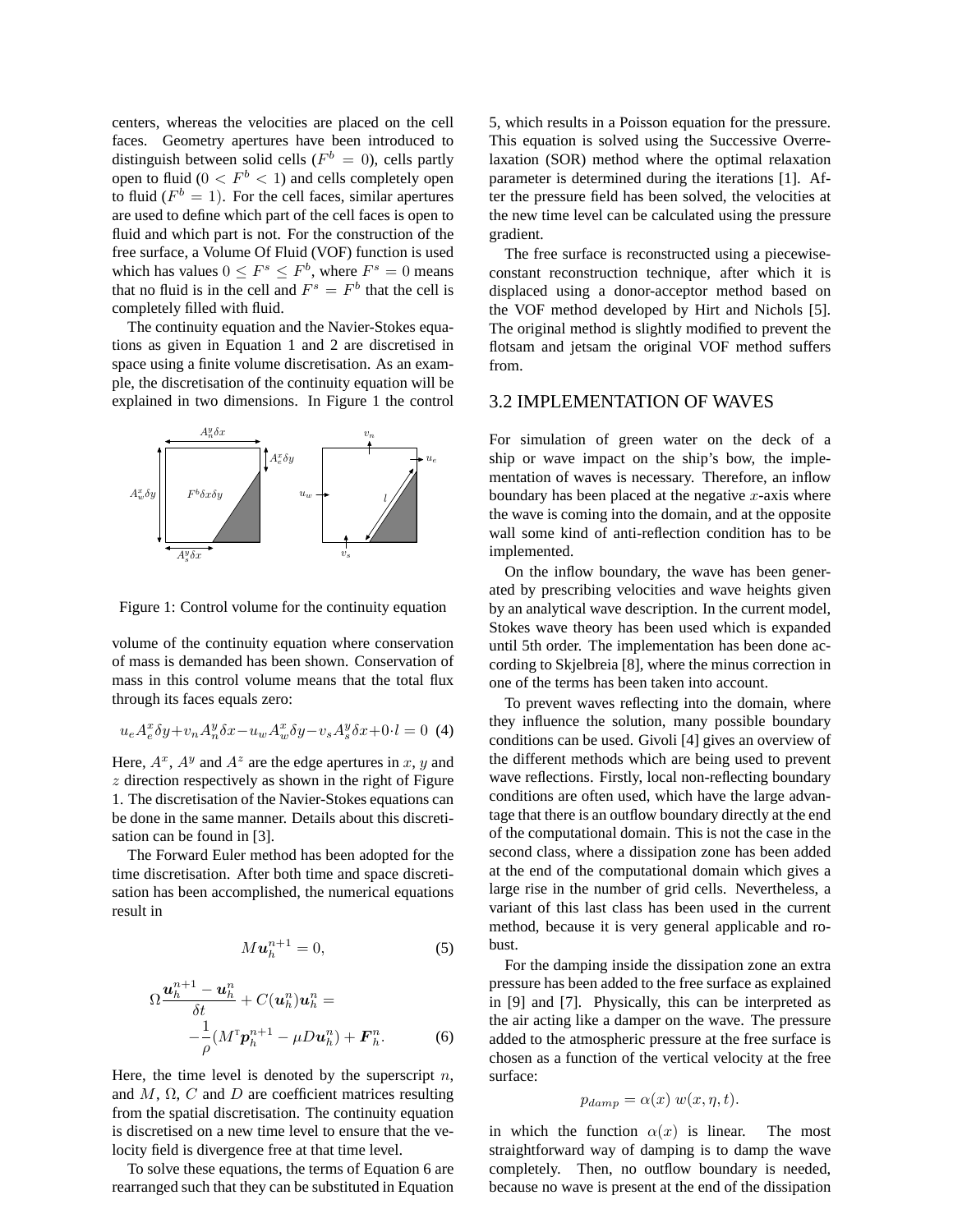zone. Another possibility is to 'damp' the wave to the analytical wave description, which is then used as boundary condition on the outflow boundary. In [7] also a combination is used of the damping zone which damps the large frequencies and a Sommerfeld condition which is tuned on one (small) frequency. In the study of regular wave loading on a SPAR platform below, damping towards the analytical wave turned out to be most effective.

# **4 WAVE LOADING ON A SPAR**

To validate the program on the issue of wave loading, simulations have been performed of regular wave loading on a SPAR Buoy. At the Maritime Research Institute Netherlands (MARIN), experiments with a SPAR have been performed where the SPAR was fixed while regular waves hit the structure [6]. In full scale, the SPAR has a total length of 220 m and a diameter of 35 m, the draft is 200 m in a water depth of 290.35 m. The SPAR has been divided into three horizontal segments on which forces have been measured (see Figure 2). the study of regular wave loading on a SPAR plats of the SPAR plats of the SPAR contains and the results of the results of the results of the SPAR contains and the shown in Figure 3. To contain the shown in Figure 3. To t



Figure 2: Configuration of the SPAR buoy which is divided into 3 segments

The characteristics of the waves used in the simulations which have been performed are given in the table below.

| <b>Test</b> | $\omega$ (rad/s) | T(s)  | H(M)  | $\lambda$ (m) |
|-------------|------------------|-------|-------|---------------|
| 101         | 0.26             | 24.17 | 10.77 | 866           |
| 201         | 0.26             | 24.17 | 23.62 | 866           |
| 001         | 0.48             | 13.09 | 10.91 | 274           |

The SPAR buoy has been placed at a distance of one wavelength behind the inflow boundary. About 100 m behind the cylinder, a dissipation zone of one wavelength has been added to prevent wave reflections into the domain.

The simulations of wave tests 101 and 102 have been performed on a grid with about 60 cells per wavelength, 15 cells in the transverse direction and 52 cells along the total height of the domain. This amount of grid cells was found to be accurate enough to capture a wave. The grid is stretched in the z-direction towards the calm water level. The wave in these tests is the same, except that the wave height in test 201 is about two times as



Figure 3: Test 101: top row: wave height 300 m in front of the SPAR (left), total horizontal force on the SPAR (right); bottom row: horizontal force on upper segment (left) and mid segment (right). Solid: Com-FLOW, dashed: model test

The global impression of the results is that there is a good agreement between the simulation and the model test. In the upper left of Figure 3 the wave height at about 300 meter in front of the SPAR has been shown. The comparison between the experiment and ComFLOW is satisfying. No phase difference is present and the amplitude of the wave is very much the same except for the trough of the wave which is a bit flatter in the ComFLOW simulation.

In the upper right of Figure 3 the measured horizontal force in the direction of the wave on the center of gravity of the SPAR has been compared to the calculated force and shows a very good agreement. The forces on the upper and mid segments which are shown in the lower part of Figure 3 also show a good agreement. The force on the lower segment is almost equal to the total force on the SPAR and is not shown in this document. The upper segment lies above the calm water level, so this segment comes completely out of the water every period, where the force equals zero. The non-sinusoidal form of the force on the mid segment is also due to the fact that the wetness of the segment is not equal throughout a period.



Figure 4: Test 201: wave height 300 m in front of the SPAR (left) and total horizontal force on the SPAR (right). Solid: ComFLOW, dashed: model test

The results of test 201 are much the same as the results presented for test 101. To get a good idea of the